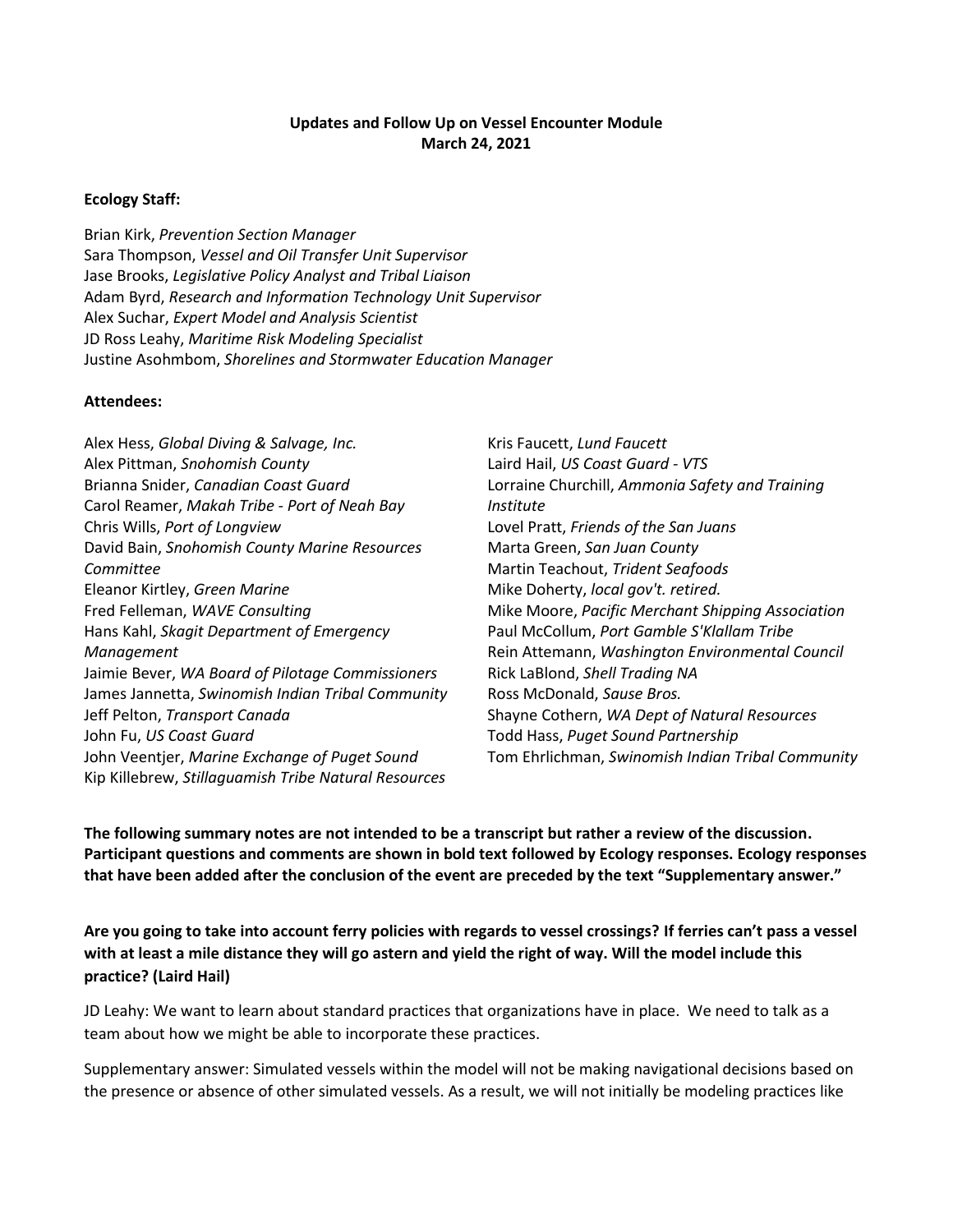one vessel changing course to pass astern of another in a crossing situation. Instead, our model will capture the event as an encounter – a situation where two vessels were close enough together to represent the minimum requirements for a collision.

**I noticed you mentioned the upcoming addition of Washington State Ferries. Can you please consider adding fast/passenger ferries to the model, if they are not already included? They are among the top four in terms of time on the water in Puget Sound (estimated at >10,000 hours annually). Like WSF, they have published schedules, and improving mitigation of threats from this vessel category was identified in recommendation 49 of the Orca Task Force. This would help round out our comprehensive understanding of the potential interrelated environmental effects of this vessel category. Previous vessel traffic risk assessments took place before this vessel type came to prominence between Kingston, Seattle and Bremerton, etc., so the inclusion in this effort should be informative and timely. (Todd Hass)**

JD Leahy: We will be adding the fast and independent private ferries to this work using their published schedules and AIS tracks; we just happened to start with the Washington State Ferries.

#### **How is vector cone length determined? (Rein Attemann)**

JD Leahy: The cone length is the result of a speed, time, distance calculation. For example, a 20-minute cone for a vessel operating at a speed of 12 knots would be 4 nautical miles in length. The length of the cone is dependent on the speed of the vessel.

## **Does the encounter (risk) module add weight or factor in both the redundant system tanker definition per 33CFR 157.03 or the critical system checks required of vessels 12 nm offshore 33CFR 164.25? (Rick LaBlond)**

JD Leahy: The encounter discussion right now is more about trying to figure out how to distribute the potential encounters geographically throughout the system. For example for a grounding you need to have ground nearby and for a collision you need to have two vessels. In the accident module we will start talking about how likely it is that a bad thing will happen, and that is where we will start to talk about probabilities. The issue of how to account for the existing safety regime will be a discussion in the accident module.

# **When you look at modeling you need to look at likelihood and severity and consider controls and recovery barriers. It sounds like this kind of thing will be factored in during the accident phase of the model? (Rick LaBlond)**

JD Leahy: Yes, but the level of detail that we are able to achieve for these aspects will depend on the availability of data. It would be great if we had statistics about how things like equipment checks impact accident rates, but many of these controls are hard to quantify and there is limited statistical data, if any. We may instead use historical accident data and assume the use of standard safety practices is included in that historical data. With regard to redundant propulsion and steering systems, when we have that information will include it.

# **Sorry if I missed this but what are you using to calculate the likelihood of a human or mechanical error occurring. How do we figure out the probability of a mistake or an accident? (Fred Felleman)**

JD Leahy: That is what we will talking about next in the accident module. We will present some options on how to address those challenges.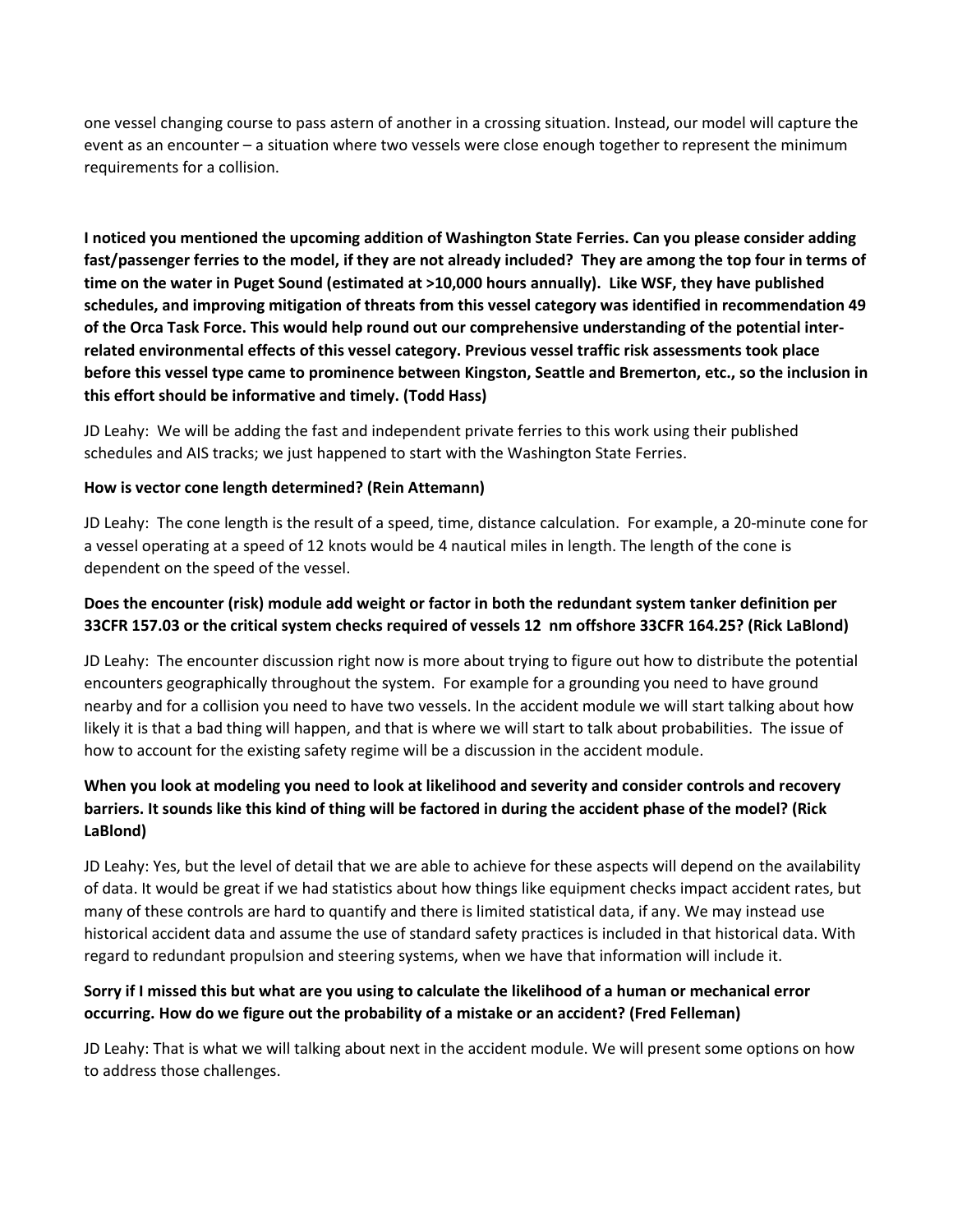**Many risk assessments are compromised by the lack of data on towing and laden status. With all the good intentions we are still lacking data on who is under tow and who is laden. It is important to elevate the importance of getting this data. Given this is yet another study that is limited by not knowing if a tug has a tow or if it is laden will you be elevating the need for these data to be collected and made public by the USCG? (Fred Felleman)**

JD Leahy: We have many data challenges that we are trying to address.

**Are Samish and Jack islands also considered when evaluating the geographic distribution of encounters? Will vector maps of key collision points include Samish and Jack islands? (Tom Ehrlichman)**

JD Leahy: Yes, we will evaluate all land areas including these.

**Will collision vectors account for variations from AIS data to account for the possibility that a ship may alter its course to avoid a non-AIS fishing vessel? Is the swing of the vector just based on AIS data or will it be flexible enough to address some of the other events that could occur. (Tom Ehrlichman)**

JD Leahy: The vessels in the model will move around on historical tracks. There may be a historical track out there where a vessel maneuvered to avoid a non-AIS fishing vessel so in that sense it could be represented in the simulated movements. However, the modeled vessels will not identify novel circumstances and respond appropriately, that is not how the model will work.

Alex Suchar: Yes, the vessels will move along observed AIS tracks, we will never simulate a vessel in a location where it has never been before. The simulated vessel transits will still have unique speeds, arrival times, etc. Individual vessels will not react to challenges that they never saw before or that are not in historic AIS tracks.

**I thought the earlier comment about the probability and severity of risk is important. I encourage you to look at scenarios that are lower probability but higher consequence as well. You may need to plot tracks for vessels in location where they have never been before. We are increasingly seeing regulations that require different vessel maneuvers in response to the presence of whales. (Tom Ehrlichman)**

**How was the 20-minute parameter for the cone chosen? It seems excessive particularly in a managed waterway. (Laird Hail)**

JD Leahy: We looked in literature for examples, one example we found was a 20-minute vector so we adopted it with the intent to test it out and evaluate its appropriateness. I hear your point about VTS management, but what we are doing when counting grounding candidates is figuring about how to geographically distribute encounters throughout the system. The cones do not change the number of groundings, just the possible geographic distribution.

Alex Suchar: The 20-minute parameter came from literature. If desired we can review literature and share their process to develop the 20 minutes. We wanted to have a dynamically calculated cone, based on speed, rather than a fixed cone.

## **Was the literature from comparable managed waters? (Laird Hail)**

Supplementary Answer: Fowler (2000) described the 20-minute vector in connection to risk assessment work performed in the North Sea. Portions of the North Sea are managed by VTS systems. Skinnemoen (2018) described the use of a similar 20-minute vector for Norwegian coastal waters, which are managed by Vardø VTS.